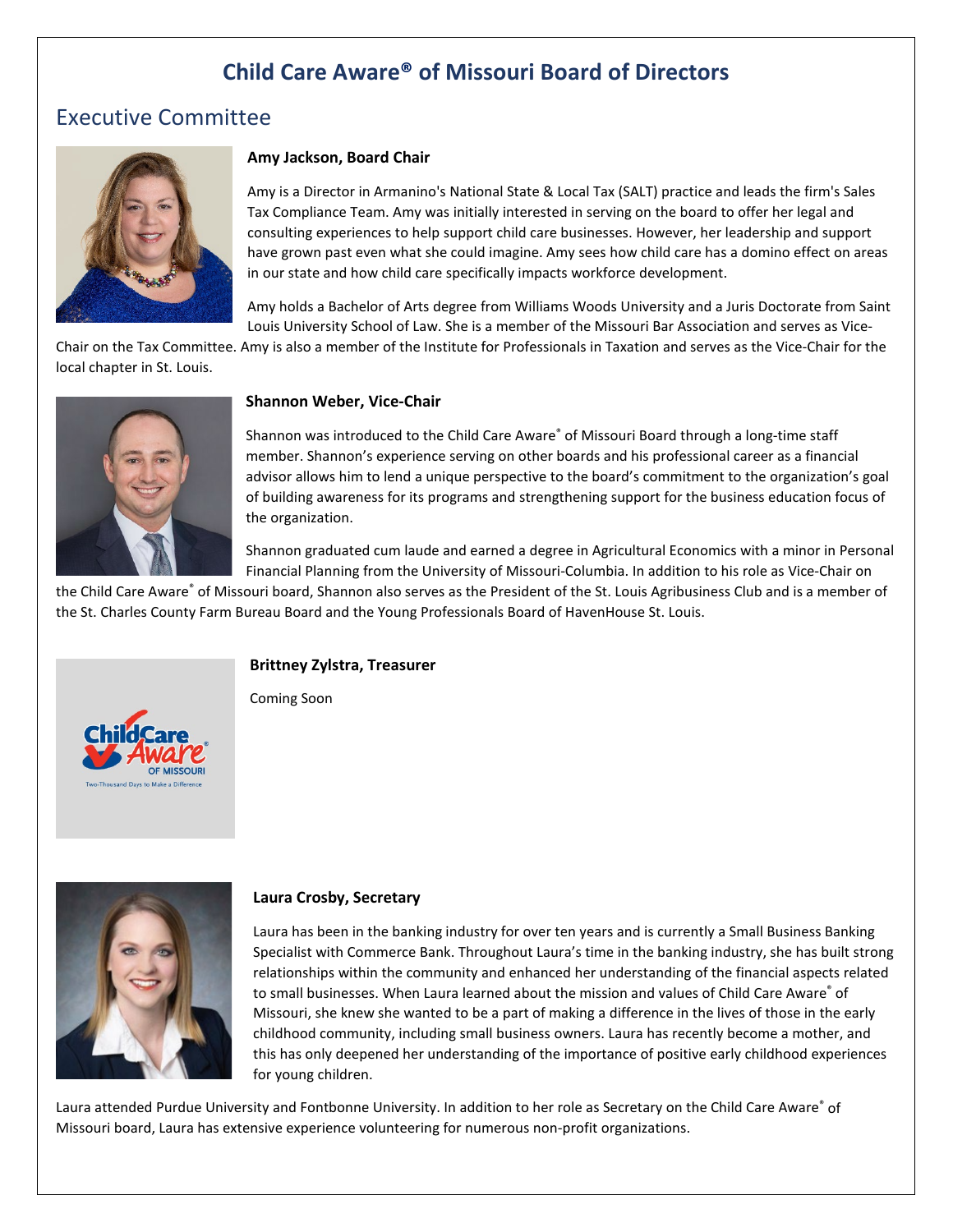## **Directors**

#### **Bryan Zimmer**

Coming Soon





**Charneth Pfeiffer**

Coming Soon



#### **Jennifer Simms**

Jennifer has been with the University of Missouri – St. Louis for 22 years and has served in multiple roles, including staff, adjunct faculty, and student. She has been fortunate to work in spaces in the academy as a thought leader, helping to support technology use, teaching, and learning. As a mother of two, and a grandmother of three, Child Care Aware® of Missouri's mission is near and dear to her heart. Jennifer believes it is her right and responsibility to help ensure children have access to quality educational services to shape their future and define their destiny. She is excited to be apart of an organization whose efforts align with her values.

Jennifer holds a Ph.D. in Educational Leadership and Policy Studies and a Bachelor of Science in Business Administration from the University of Missouri – St. Louis. She also earned master's degrees in Human Resources Management and Business Administration from Webster University.

#### **Katie Mihok**

Coming Soon

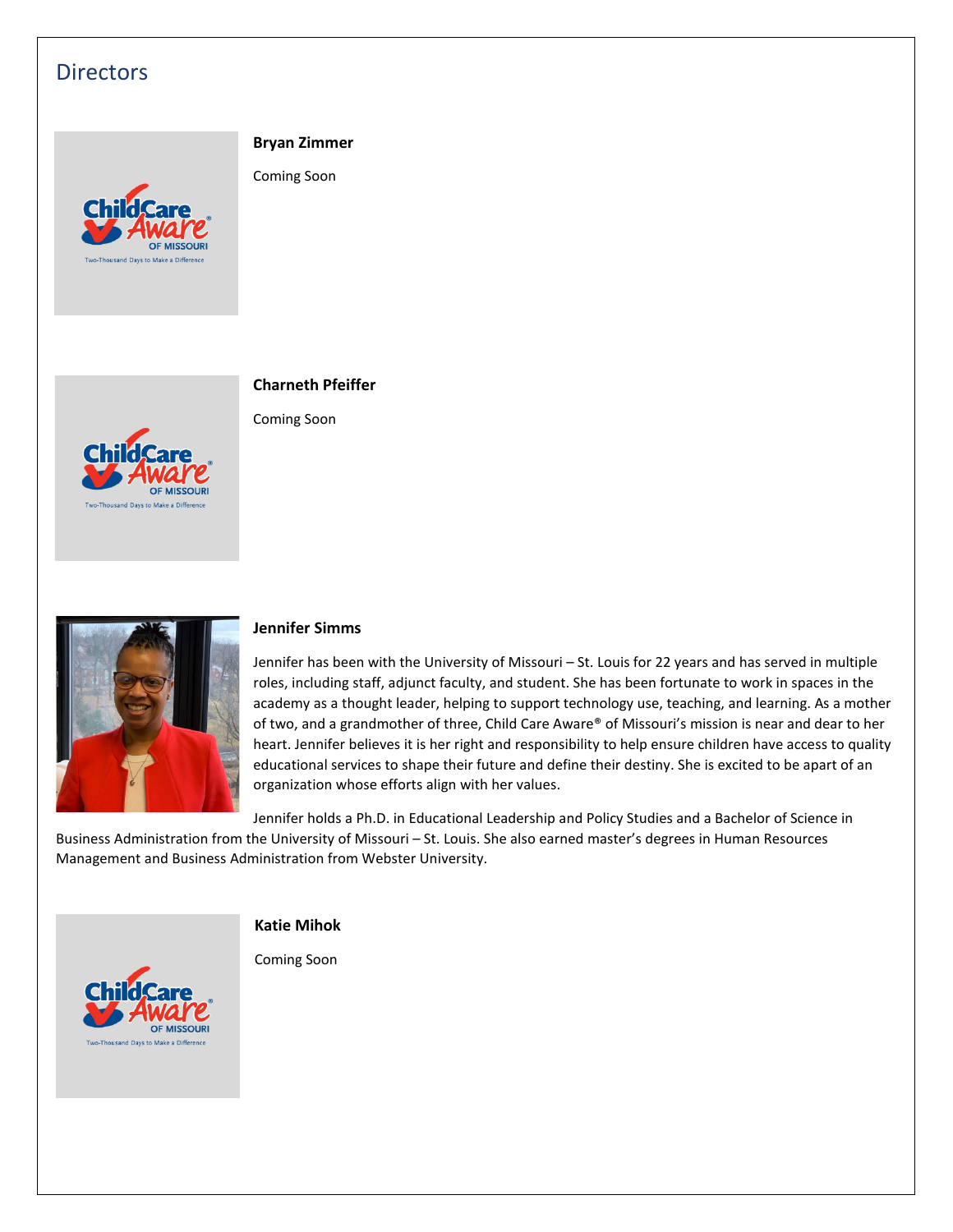#### **Patrick Lawler**

Coming Soon





#### **Paul Romine**

Paul is a lead project manager with Centene Corporation and has led the team in launching new products, such as Individual Coverage Health Reimbursement Arrangement and Ambetter Virtual Access with Teladoc. Before joining Centene, he served as a Franchise Consultant for Cardinal Health and Kumon North America. Paul has extensive experience working with small business owners in the education industry to improve their business operation and the quality of their education. This experience helped Paul realize the need for an organization such as Child Care Aware® of Missouri that provides training, education, coaching, and business supports to Missouri's child care businesses.

Paul holds a Bachelor of Science degree in Math and a Master of Business Administration degree from Lindenwood University. He also earned a Certification in Franchise Management from Georgetown University. Before joining the Child Care Aware® of Missouri board, Paul served on the HavenHouse Board of Directors and Young Professionals Board and the Make-A-Wish Missouri Young Professionals Board.



**Raja Mikkili**

Coming Soon



#### **Sara Wright**

Sara has been with Washington University St. Louis in the Human Resources Department since 2014. Her focus is on employee and labor relations, federal compliance, policy and process development, global employment matters, and family and child care benefits. Sara's passion for supporting Missouri families and early childhood educators led her to be a part of the Child Care Aware® of Missouri board.

Sara holds a Bachelor of Arts degree in Communication Science from Truman State University and a Juris Doctorate from Saint Louis University School of Law. She is a member of the Missouri Bar and holds an SHRM-SCP certification. In addition to her role on the Child Care Aware® of Missouri Board,

Sara volunteers as an Ambassador for the St. Louis Area Diaper Bank and a Troop Leader for the Girl Scouts of Eastern Missouri.